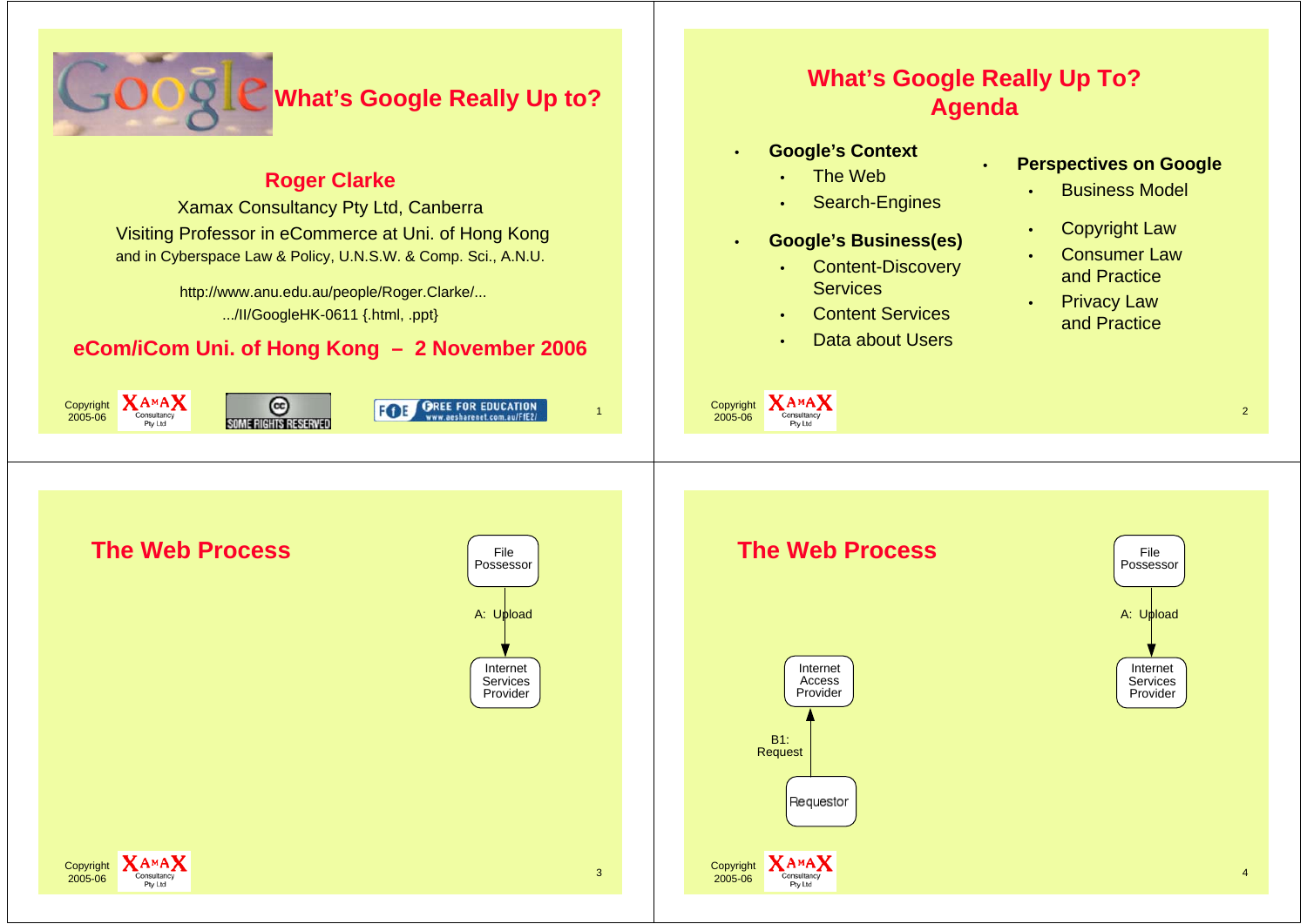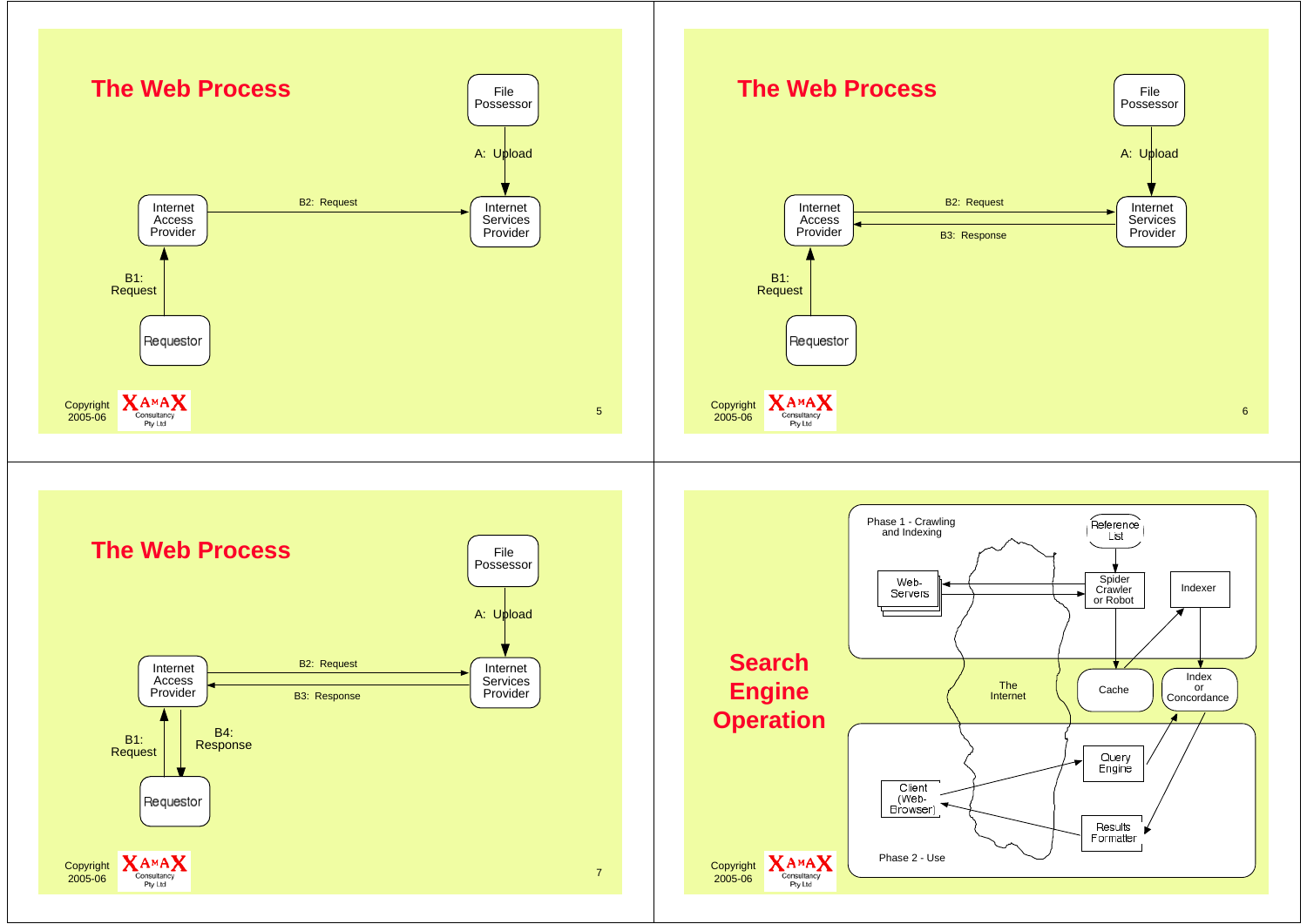#### **Google's Business(es) Google's Business(es) 1. Content Discovery Services 2. Content Services** The Largest Coverage (size of the Reference • Google Earth Google News ••List) Google Base Google Library / Print •• The Smartest Precedence Algorithm •• Google Video / YouTube • (the sorting part of the Results Formatter) ...• The Fastest, Simplest, Best? Search-Service ••...(a UI for normal people, not specialists) Multiple Constrained Searches •Google (images, blogs, Froogle) **be Broadcast** Multiple Extension  $\Gamma$  1 Scholar) •Copyright **fit Cannifical froo·gle (fru'gal) n. Smart shopping through Google** 9 and Copyright 2005-06  $\frac{10}{6}$  Consultancy  $\frac{10}{6}$ 2005-06

# **Is Google a Publisher ?**

- Q. How will **Google** control for irrelevant items like pornography or SPAM material?
- A. Items that don't meet Google policies may be taken down based on **our own checks** or in response to user complaints
- • Members of **YouTube** rate videos they like, and **YouTube reviews highly-rated and recent videos for consideration in 'Today's Featured Videos'**.

In addition, YouTube takes recommendations from members at editor@youtube.com and **YoutTube scans the site for videos of interest**



# **Google's Business(es) 3. Data about Users**

**"We are moving to a Google that knows more about you" Google's CEO**

•**Round 1**

 Copyright 2005-06

- •Search-Terms
- •IP-address(es)
- •Click-Trail
- •Click-Throughs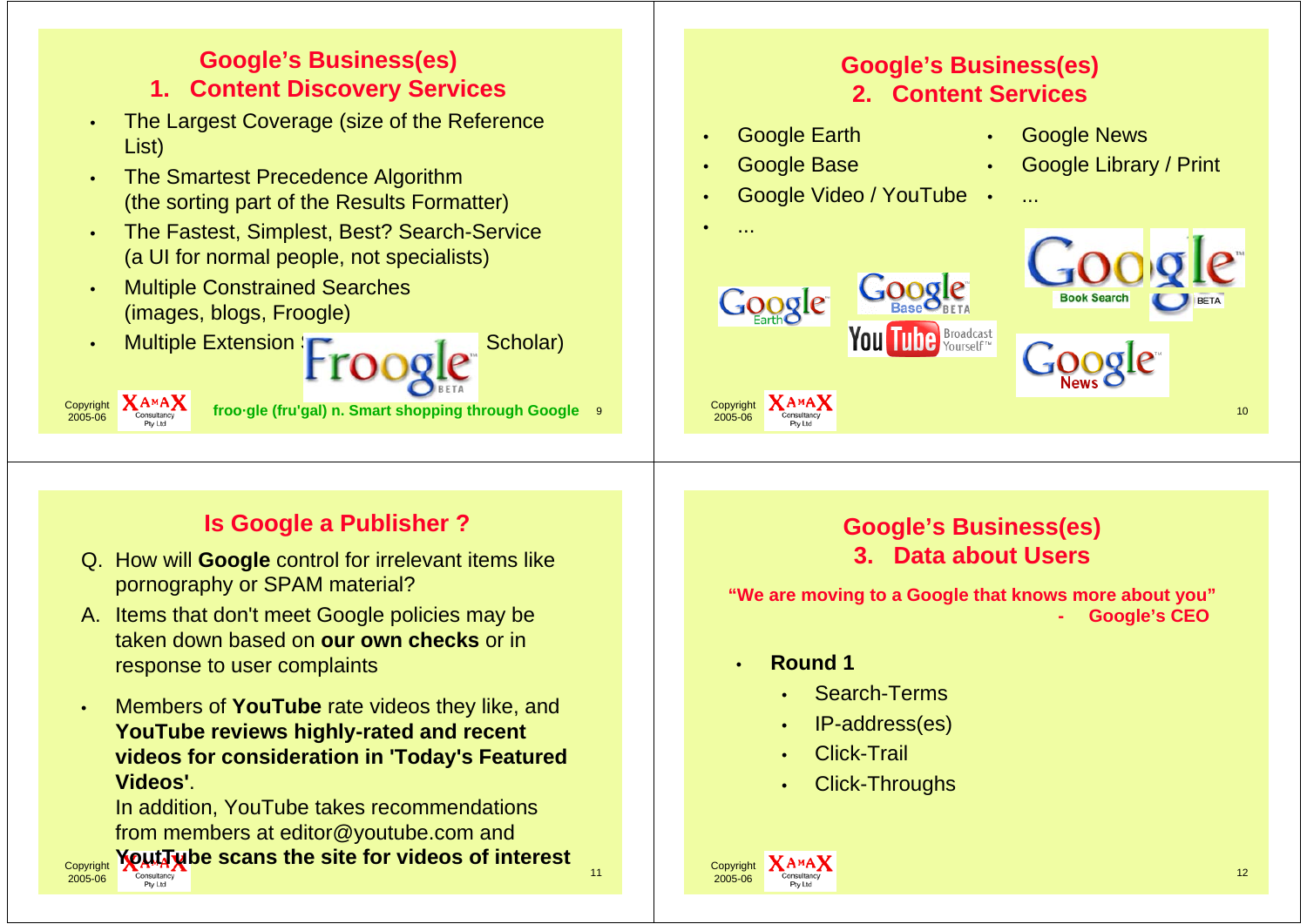#### ELECTRONIC PRIVACY INFORMATION CENTER **Google's Business(es) 3. Data about UsersGmail Privacy Page FAQs | Resources "We are moving to a Google that knows more about you" Frequently Asked Questions Google's CEO** 1. What is Gmail and and what privacy risks does it raise? **-**1.1 What is Google's Gmail? 1.2 What is your position on Google's Gmail? a new kind of 1.3 What privacy risks are presented by Gmail? **Round 1Round 2**1.4 When did this issue arise, and what has happened since then? webmail, built on 1.5 What other things has Google been doing that might affect my privacy? the idea that you Search-Terms Google Accounts 2. Technical details about Gmail ••2.1 How does Google's "content extraction" work? should never have 2.2 What is "internal" and "external" e-mail information used in the analysis? IP-address(es) **Personalizing** •to delete mail and 2.3 Will Gmail build profiles of subscribers and/or non-subscribers? •2.4 Why is Gmail different than spam filtering? you should always 2.5 It's a computer, not a person reading your e-mail. What's the big deal **Services**  Click-Trail 2.6 What patents has Google filed for Gmail? •be able to find the 3. Legal details Email-Address as message you want Click-Throughs 3.1 What are the Federal wiretapping laws, and does Gmail implicate them? ••3.2 What is California's wiretapping law, and why does Gmail implicate it? Username3.3 Is there a "service provider exception" under California wiretapping law? 3.4 What legal objections have been raised in other countries? A Common Cookie4. What can you do? •4.1 Don't sign up for Gmail 4.2 Don't send e-mails to @gmail.com addresses  $X_{\text{Conultacy}}^{\text{A M A}}$   $\frac{4.3 \text{ Reduce the possibility of tracking you through your cookies}}{4.4 \text{ What are YOU) gives doing about it?}}$  14 4.3 Reduce the possibility of tracking you through your cookies Copyright Copyright consultancy **13** 2005-062005-06**v. 1 – October 2004v. 3 – 9 Feb 2006 Search Within Your Own Computer** "A desktop search application that provides full **Search Across Your Computers** text search over your email, files, music, photos, **BUT** chats, Gmail, web pages that you've viewed, ..." "In order to share your indexed files between your (cf. Apple's Sherlock 1998, later Spotlight, computers, we securely transmit this content to and many third-party products for Wintel) Google Desktop servers located at Google"

cf. MS Passport data, centralised at Redmond WA



It allows people to scan their computers

Google to search the web

for information in the same way that they use

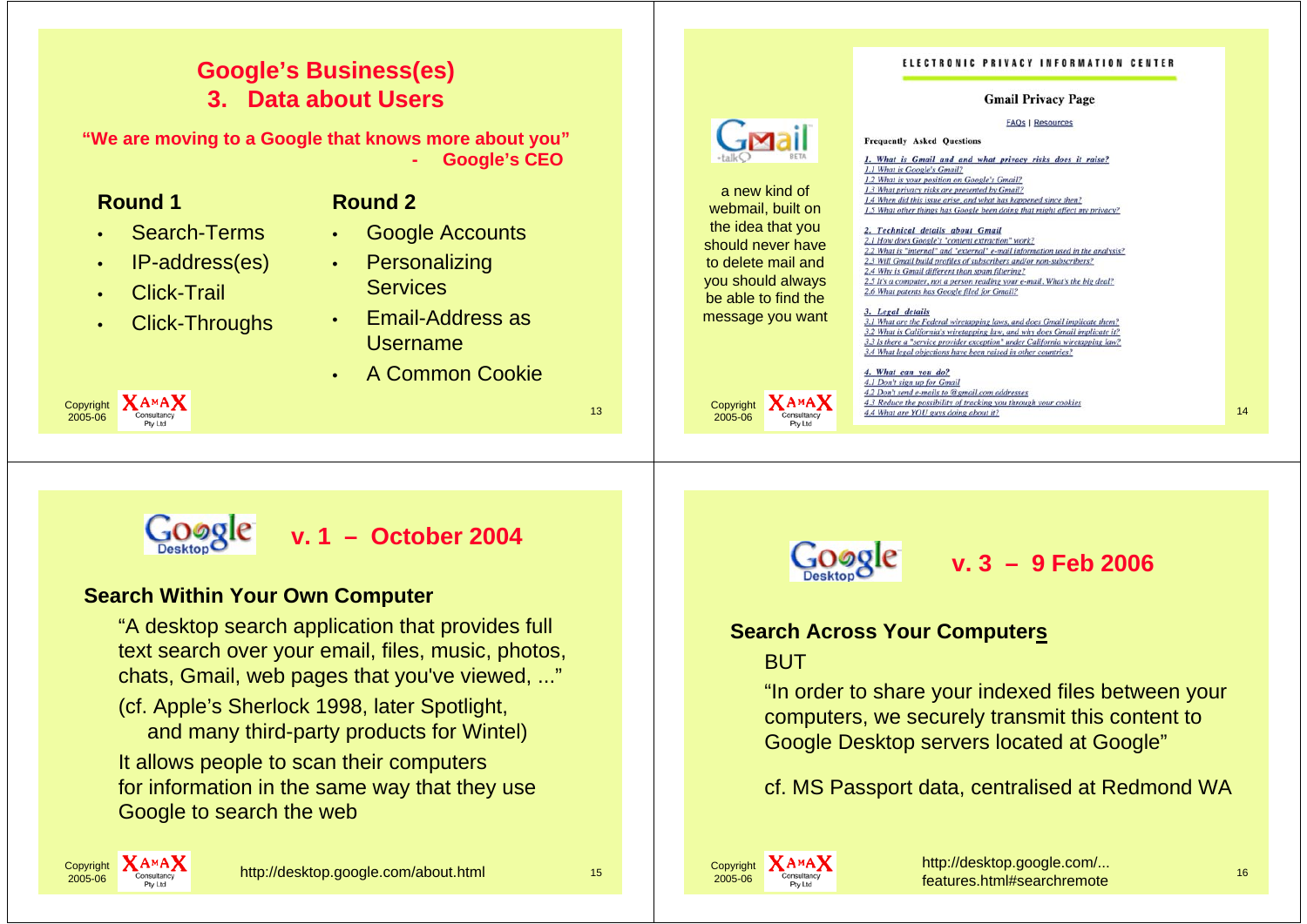# **Google's Business(es) 3. Data about Users**

**"We are moving to a Google that knows more about you" - Google's CEO**

| <b>Round 3</b><br><b>Round 4</b><br><b>GMail</b><br>Google as Wireless IAP<br>$\bullet$<br><b>Desktop</b><br>Gratis (i.e. ad-funded)<br>$\bullet$<br>Desktop v.3<br><b>Today Mountain View</b><br>$\bullet$<br><b>Shortly San Francisco</b><br><b>Orkut</b><br><b>Tomorrow the World?</b><br><b>XAMAX</b><br>Copyright<br>17<br>2005-06<br>Pty Ltc | IF GOOGLE GETS INTO ACCESS, CAN IT TAKE ON THE OPERATORS?<br>By Stephen Lawson and Stacy Cowley, IDG News Service<br>Google's expansion into public Wi-Fi could be a boon to the embattled<br>municipal broadband movement and presents intriguing new possibilities for<br>the search giant, though putting the traditional carriers out of business isn't<br>likely to be one of them.<br>Acceptance of Google's tender confirmed 5 April 2006<br>http://www.techworld.com/mobility/<br><b>XAMAX</b><br>Copyright<br>18<br>2005-06<br>features/index.cfm?featureid=1837 |
|----------------------------------------------------------------------------------------------------------------------------------------------------------------------------------------------------------------------------------------------------------------------------------------------------------------------------------------------------|---------------------------------------------------------------------------------------------------------------------------------------------------------------------------------------------------------------------------------------------------------------------------------------------------------------------------------------------------------------------------------------------------------------------------------------------------------------------------------------------------------------------------------------------------------------------------|
| <b>What's Google Really Up To?</b><br><b>Some Perspectives</b><br><b>Business Model</b><br>$\bullet$<br><b>Copyright Law</b><br>$\bullet$<br><b>Consumer Law and Practice</b><br><b>Privacy Law and Practice</b><br>$\bullet$                                                                                                                      | <b>Business Model</b><br>Who pays, what for, to whom, and why?<br>Nil Revenue from Consumers (so far)<br>$\bullet$<br><b>Old Model:</b><br>$\bullet$<br>The Advertiser Pays for Ads Displayed<br><b>New Model:</b><br>$\bullet$<br>The Advertiser Does Not Pay for Ads Displayed<br>The Advertiser Does Pay for 'Click-Throughs'<br><b>And the Advertiser Pays for AdWords</b><br>More Advertisers Pay More, More Often<br>Market-share is being won from other Channels                                                                                                  |
| Copyright <b>XAMAX</b><br>19<br>2005-06                                                                                                                                                                                                                                                                                                            | Copyright <b>XAMAX</b><br>20<br>2005-06                                                                                                                                                                                                                                                                                                                                                                                                                                                                                                                                   |

#### $\text{Copyright} \begin{array}{|c|c|c|}\hline \text{Copyright} & \textbf{A}^{\textbf{A}\textbf{M}}\textbf{A} & \text{19} & \text{19} \ \hline \text{2005-06} & \text{19} & \text{19} \ \hline \end{array}$ 2005-06

 $-1 - 2 - 1$ 

**Google as Wireless Internet Access Provider**

**Google to unwire San Francisco?** 

October 04, 05

2005-06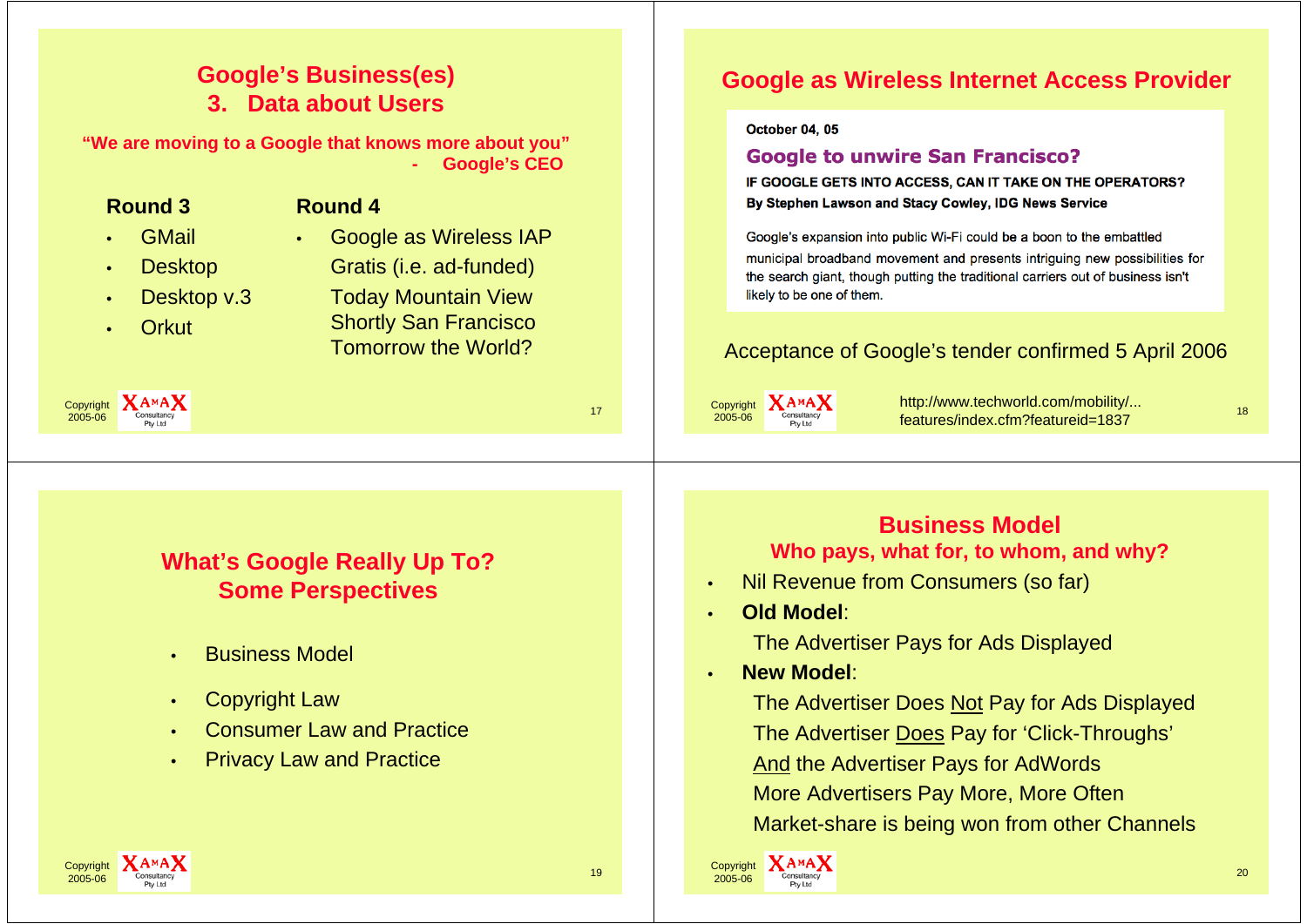# **AdWords**

#### **http://adwords.google.com http://www.tomw.net.au/technology/it/adwords.shtml**

- •Advertisers bid and pay for keywords (metadata)
- • These are used to target the placement of ads on the pages that Google delivers to searchers

## **AdSense**

**http://adsense.google.com http://www.tomw.net.au/technology/it/adsense.shtml**

- •Page-Owners let Google place Ads on their Pages
- •The Page-Owner gets some of Google's revenue

| Copyright <b>XAMAX</b><br>Consultancy<br>Pty Ltd |  |
|--------------------------------------------------|--|
|--------------------------------------------------|--|

**Copyright** 2005-06

# **Sources of Google's Revenue Growth**

- **Scale of Google's Operations**
	- more Google searchers
	- •more Google pages published to them
	- •more ads per page
- • **Acquisition of New Operations**
	- popular web-sites, new facilities
- • **'Syndication' to Other People's Operations**
	- other people's pages
	- costs a small share to the other people

 $\frac{1}{6}$  Consultancy 22

## **Google's Revenue Generation (\$5bn in the 12 mths to June 2006) Key Features**

- • Positive Feedback / Network Economicsi.e. Transactions breed Minable Data
- • Cross-Leveraging among Elements of the Google Product Range ('Platform')
- • Use of the Treasure-Chest for Wildcat Acquisitions, in search of 'network effect'
- • Ad Pricing is based on Auctions whose processes are attuned to Google's interests

ht  $\sum_{c_{\text{const}}}\text{A}$  MA $\sum_{c_{\text{const}}}\text{Hardy Q.}$  'The Google Industrial Complex' Forbes 16 Oct 2006 23 http://www.forbes.com/forbes/2006/1016/108\_print.html

# **Google's Challenges to Competition Law ?**

Search-Engine Market Dominance ? Big Enough to Challenge Microsoft ?



**Copyright** 2005-06

•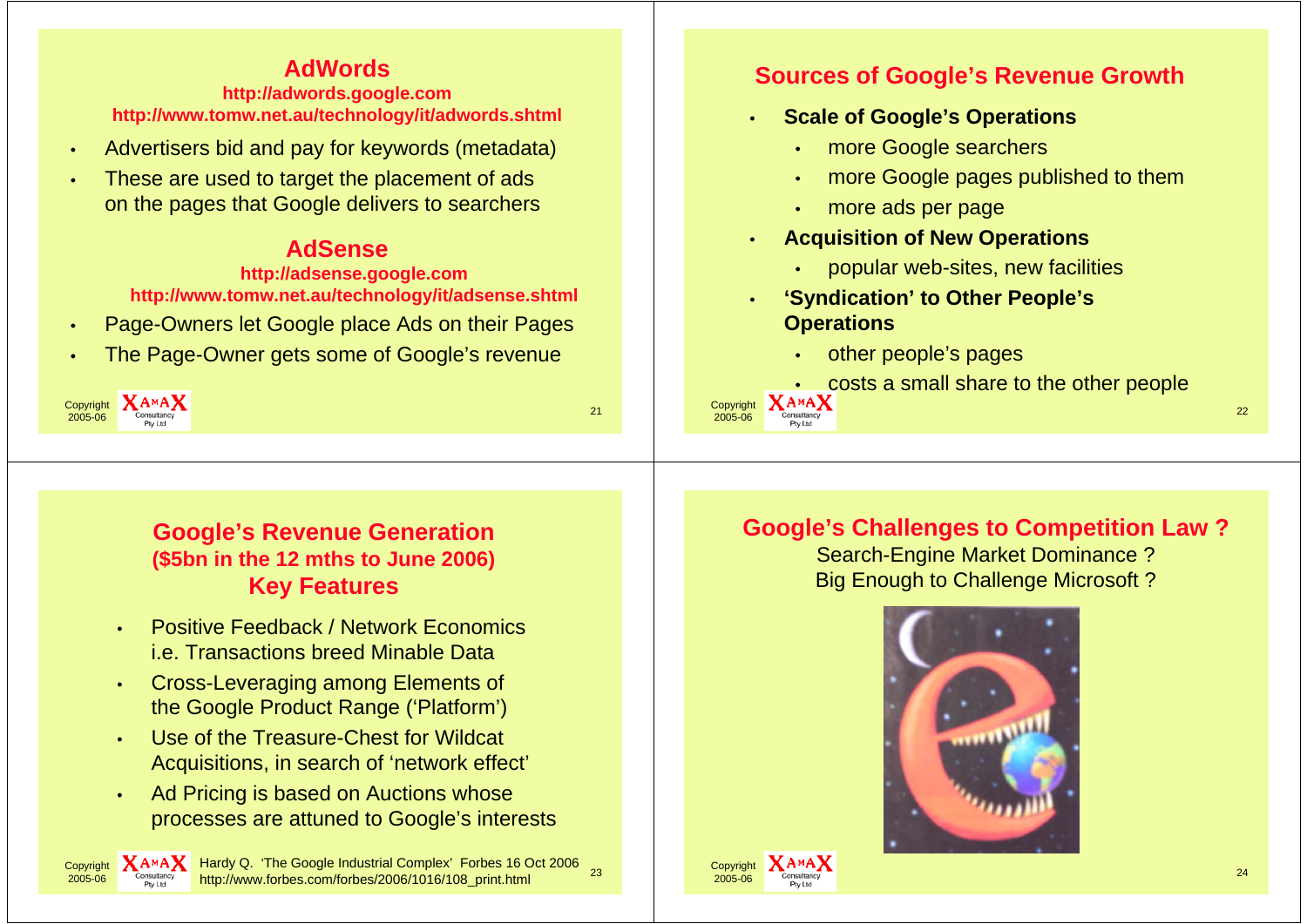## **Google's Challenges to Trademark Law**

Hire of 'Adwords' enables advertisers to gain priority display-space when particular search-terms are nominated by users

## **Trademarked terms are hired out as Adwords**

Some cases have already found against the practice, and clarification is awaited

| <b>X</b> AMA X<br>Copyright<br>Consultancy<br>2005-06<br>Pty Ltd |                                                                                                                      |                                                                                                                                                       |
|------------------------------------------------------------------|----------------------------------------------------------------------------------------------------------------------|-------------------------------------------------------------------------------------------------------------------------------------------------------|
|                                                                  |                                                                                                                      |                                                                                                                                                       |
|                                                                  | <b>Groups</b><br><b>News</b><br>Web<br>Images                                                                        | Froogle Maps more »<br><b>Advanced Nev</b>                                                                                                            |
| >Top Stories<br>World                                            | Top Stories   U.S.                                                                                                   | Search New<br>Search and browse 4,500 news sources updated continuously.<br><b>Standard News   Text Version</b><br>Go<br>Auto-generated 7 minutes ago |
| <b>U.S.</b><br><b>Business</b>                                   | <b>US pushes for UN action</b><br>on Iran                                                                            | <b>Personalize this page</b>                                                                                                                          |
| Sci/Tech                                                         | Jerusalem Post - 2 hours ago<br>The UN Security Council will                                                         | Report: Region again flunks report card<br>on clean air                                                                                               |
| <b>Sports</b><br><b>Entertainment</b>                            | convene this week to begin<br>News 14<br>discussions on a new                                                        | North County Times - all 126 related »<br><b>Bush administration invokes "state</b>                                                                   |
| Health                                                           | Charlotte<br>resolution on Iran's nuclear<br>program, with the possibility of                                        | secrets" in suit against NSA                                                                                                                          |
| <b>Most Popular</b>                                              | imposing future sanctions if President<br>Mahmoud Ahmadinejad's administration does                                  | CNET News.com - all 114 related »<br><b>Quick hits: Draft diary</b>                                                                                   |
| $\boxdot$ News Alerts                                            | not comply with the demand to stop<br>Iran to continue uranium enrichment for fuel -<br><b>President RIA Novosti</b> | FOXSports.com - all 1,828 related »<br>'Lit chick' debacle that damns the                                                                             |
| <b>RSS   Atom</b>                                                | Iran defiant on nukes as deadline passes<br>World Peace Herald                                                       | publishers<br>The Sunday Times - all 450 related »                                                                                                    |
| <b>About Feeds</b><br>New! Mobile<br><b>News</b>                 | Irish Examiner - CBS News -<br>Regina Leader-Post - TMCnet -<br>all 2.224 related »                                  | More farms infected with bird flu<br>Guardian Unlimited - all 284 related »                                                                           |

## **Google's Challenges to Copyright Law**

## **Normal Search-Engine Operations**

'Web operations ==>> implied licence' For web-spider extraction, indexing, caching ?

But for **widespread access to Google Cache**  ??

Is Google's respect for exclusion clauses in robots.txt files sufficient defence?

Copyright 2005-06 <sup>26</sup>

**Google's Challenges to Copyright Law Features of Google News**

- •News report consolidation service
- •Offers links to news reports
- •Customisation and Alert extensions
- • Displays headline, source and hotlink, some text, and in some cases thumbnails, reproduced from Google's Cache
- •**Agence France Press (AFP) have sued**
- •AFP has gained support from the Paris-based World Association of Newspapers (WAN-Press)

Copyright 2005-06

ht  $\lambda_{\text{Consultancy}}$  and the consultancy of  $\lambda_{\text{Cons-1dec}}$  and  $\lambda_{\text{Cons-1dec}}$  and  $\lambda_{\text{Cons-1dec}}$   $\lambda_{\text{Cons-1dec}}$  and  $\lambda_{\text{Cons-1dec}}$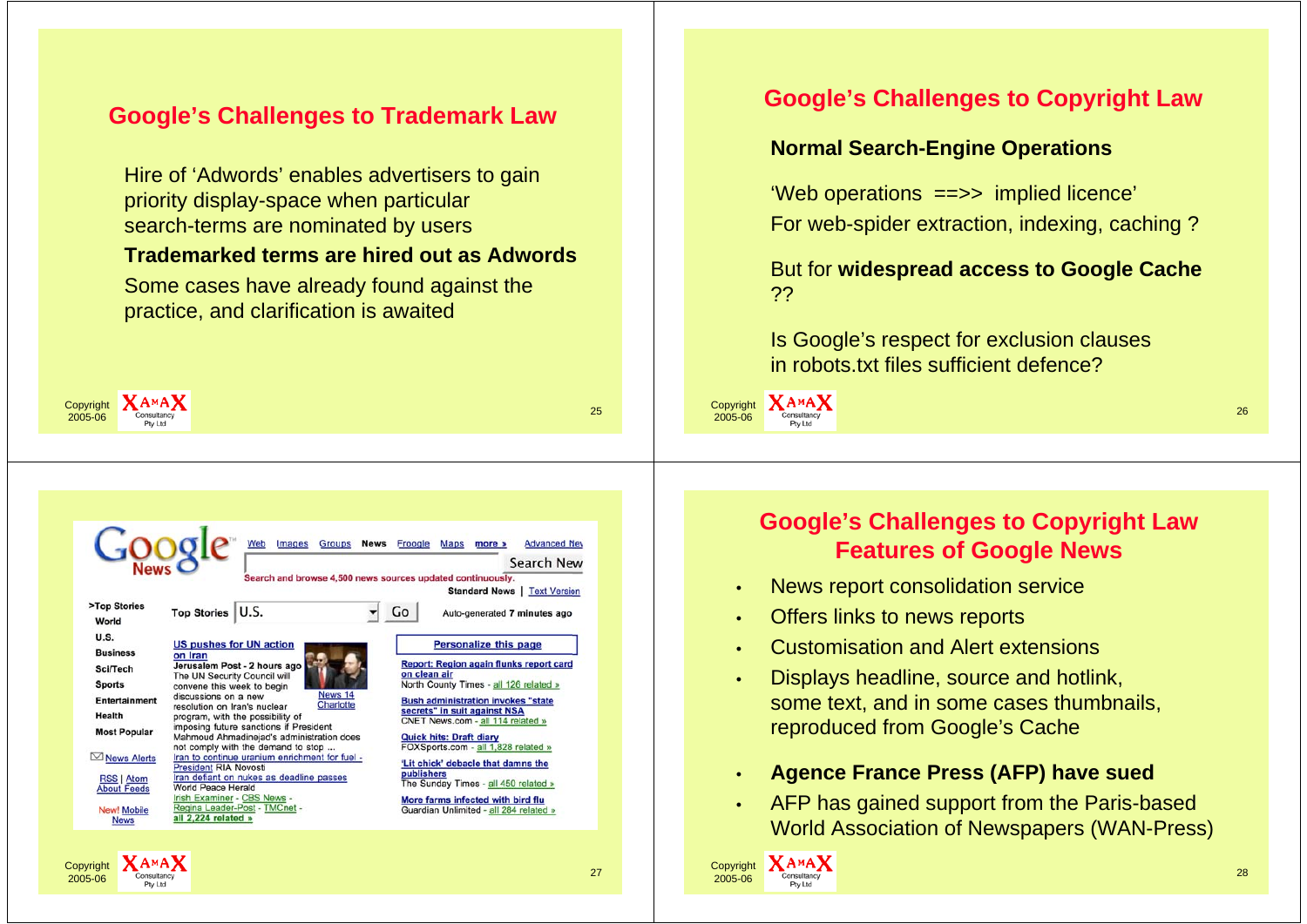# **Google's Challenges to Copyright Law Thumbnails**

 Perfect 10, an adult-oriented Web site featuring "beautiful natural women" in the nude, has shown that Google image search probably infringes copyright law "by creating and displaying thumbnail copies of its photographs"

## **"existing judicial precedents do not allow [even enormous public benefit] to trump" copyright law**

U.S. District Judge A. Howard Matz ruled [17 Feb 06]



•

•

 $\frac{1}{6}$   $\frac{1}{2}$   $\frac{1}{2}$   $\frac{2100-1030}{2}$   $\frac{3-6041724 \text{.html}}{29}$ http://news.com.com/... Nude-photo+site+wins+injunction+against+Google/...

## **Google Print**

5 Partner-LibrariesBodleian, ..., Uni. of Michigan



#### **Categories of Work**

- •Out-of-Copyright
- •**Orphan**

Copyright 2005-06

•

- In-Copyright
	- •Licensed
	- •**Unlicensed**

## **Potentially Infringing Acts**

- •Scanning (image)
- •Extracting text (OCR)
- •Reproduction in the index
- • Serving of some from Google Cache to users
- • Soft-Copy to the Library who provided it

**Google's Challenges to Copyright Law Content Publishing**

Google News and Google Library

Two actions in the U.S. District Court, NY:

- •Authors Guild v. Google (Sep 2005)
- •McGraw Hill & Ors v. Google (Oct 2005)

**'West Coast Code v. East Coast Code'is no longer just a catchphrase**

## **The ContextCopyright Expansionism Rampant**

 $\frac{1}{6}$  Consultancy  $\frac{30}{6}$ 

- •Large corporations dependent on monopolies
- • Scared by the digital era, they have requested and been granted 'corporate welfare'
- • That is constraining socially on consumers, but also economically on innovators
- • The U.S. is acting bilaterally and multilaterally to extend copyright expansionism
- • Many Governments are (willingly?) blind to the interests of their own countries



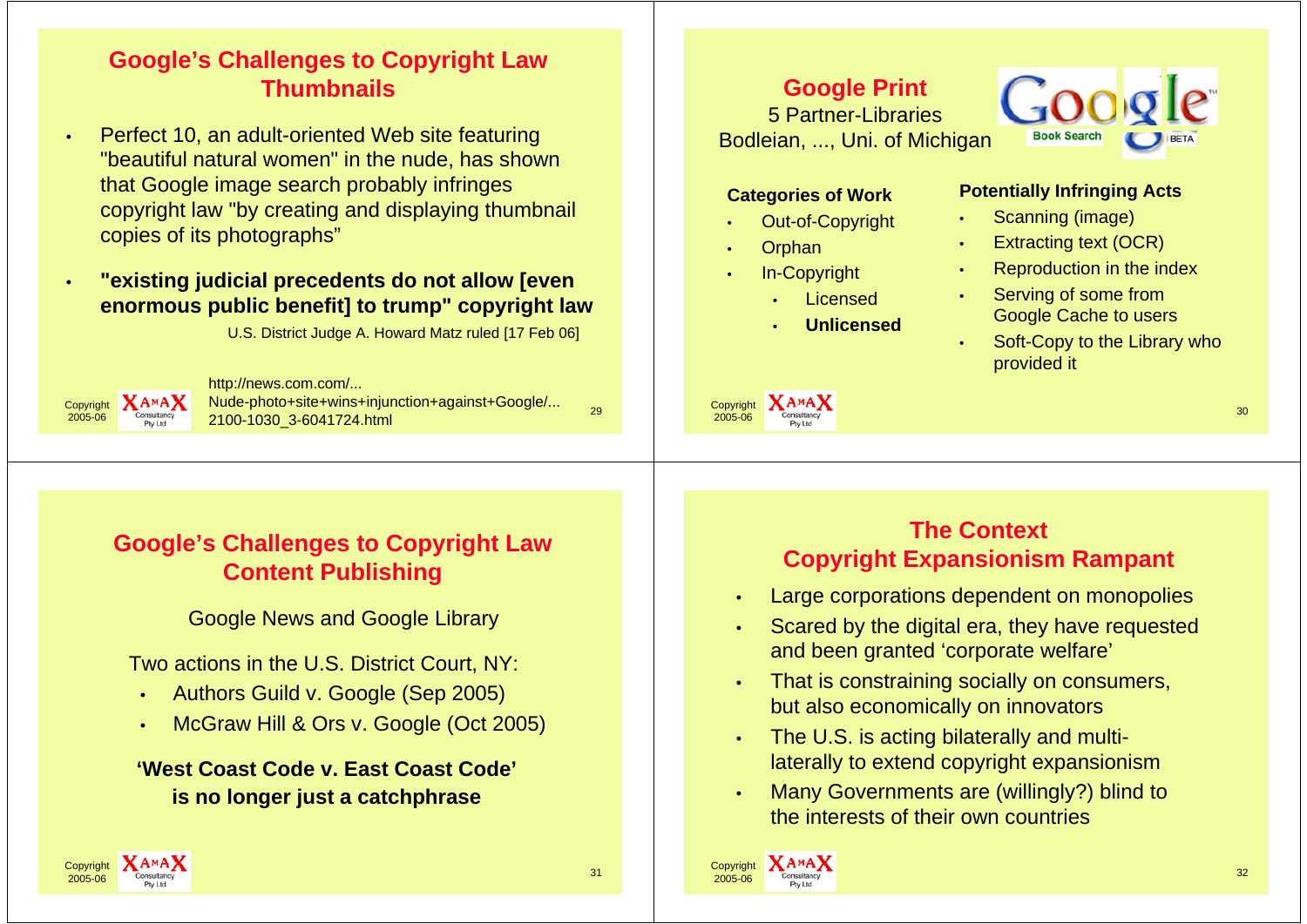## **Google's Challenges to Copyright Expansionism**

- • Opponents have included Barlow (1994), Samuelson (1996), Lessig (2000), Zittrain (2003) and recently Adelphi Charter (2005)
- •**Opponents now also include Google**
- • 'Old big business' sits fatly, exploits its monopolies and arranges extensions to them
- • **'Newly Big Business' adapts quickly to new contexts, realises the potentials lurking inside them, and creates new monopolies that it can dominate from the**





## **Google's Challenges to Consumer Law**

#### **Terms**:

•

## **Consumer Benefits**

- •**Enormous**
- •**Gratis**

Copyright 2005-06

 But there is consideration: acceptance of advertising, including intrusive attention-grabbing devices ('blink', popups)

- non-negotiable
- •non-transparent
- •changeable at whim
- •not version-managed

### **Recourse**

•all-but non-existent

No sign of recovery of lost consumer protections e.g. WSIS 2005 is vacuous

**Google's Challenges to Privacy Law**

 $\frac{1}{6}$  Consultancy  $\frac{34}{6}$ 

- •Privacy Threats from Search-Engines Generally
- •Privacy Threats from Google especially
- •The Regulatory Environment(s)
- •Google's Privacy Undertakings



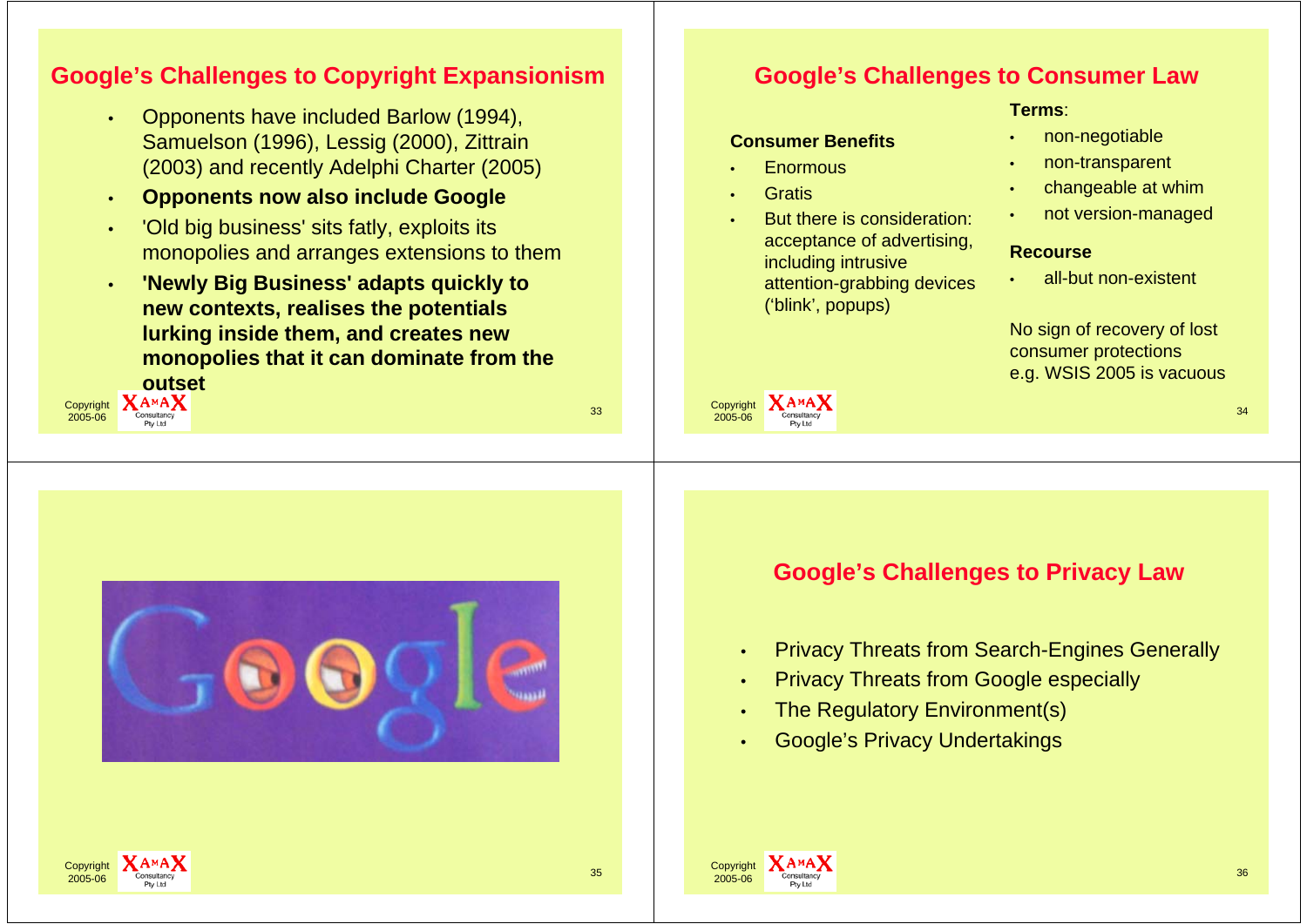## **'Research Your Next Appointment'**

•

•

- •Their Own Site(s)
- •Event Programs
- •Committee Minutes
- •Court Reports
- • Media Reports
	- •as subject
	- •as commentator
	- •as bystander
	- • as reporter/contributor •/poet
- •Letters to the Editor



- **Postings** 
	- •email-lists
	- •fora
	- •blogs
- Logs (e.g. in court)
	- •IAPs
	- •ISPs
	- •own machine
- •'Little Black Books'
- Commercial Databases
- Dead Pages, from the Wayback Machine
- $X_{\text{Constitacy}}$ <br> $X_{\text{Constitacy}}$   $\overline{Z}$   $\overline{Q}$   $\overline{Q}$   $\overline{Q}$   $\overline{Q}$   $\overline{Q}$   $\overline{Q}$   $\overline{Q}$   $\overline{Q}$   $\overline{Q}$   $\overline{Q}$   $\overline{Q}$   $\overline{Q}$   $\overline{Q}$   $\overline{Q}$   $\overline{Q}$   $\overline{Q}$   $\overline{Q}$   $\overline{Q}$   $\overline{Q}$   $\overline{Q}$   $\overline{Q}$  Specialist Sites, e.g. Zoominfo.com

## **Privacy Threats from Open Information**

### **Discoverability**

•Data

•

•

•

 Copyright 2005-06

**Associations** 

## **Second-Round Effects**

- More Data Retention
- More Data Capture

### **Data Quality Problems**

- •Out-of-Date
- •Incomplete
- •**Acontextual**
- •Inaccurate
- •**Scurrilous**
- •**Spurious**

 $\frac{1}{6}$  Consultancy 38

# **Email – Long-Term Risk Exposures**

•

#### **Both Parties's IAPs**:

- • IP-address(es) used, disclosing location, trail
- • authorised / unauthorised disclosure, with/without notification; data retention

#### **Mail-Recipient's ISP**:

- •access to, use of traffic
- •access to, use of content
- • authorised / unauthorised disclosure, with/without notification
- •retention after download



## **ISP Mail-Hosting / Webmail**

•long-term retention

#### **Gmail Subscribers**

- • targeted ads based on text from senders, cf. consumer behaviour manipulation
- • correlation with data from other services

#### **Senders to Gmail Addresses**

- •examination of text
- • long-term retention
	- long-term unauthorised disclosure, no notification

# **What's Google Really Up To? Summary**

•

- • **Google's Context**
	- The Web
	- •Search-Engines

## **Google's Business(es)**

- •**Services**
- •Content Services
- •• Data about Users

#### **Perspectives on Google**

- •Business Model
- Copyright Law
- • Consumer Law and Practice
- • Privacy Law and Practice



Copyright 2005-06

•

Content-Discovery

- 
- 
-